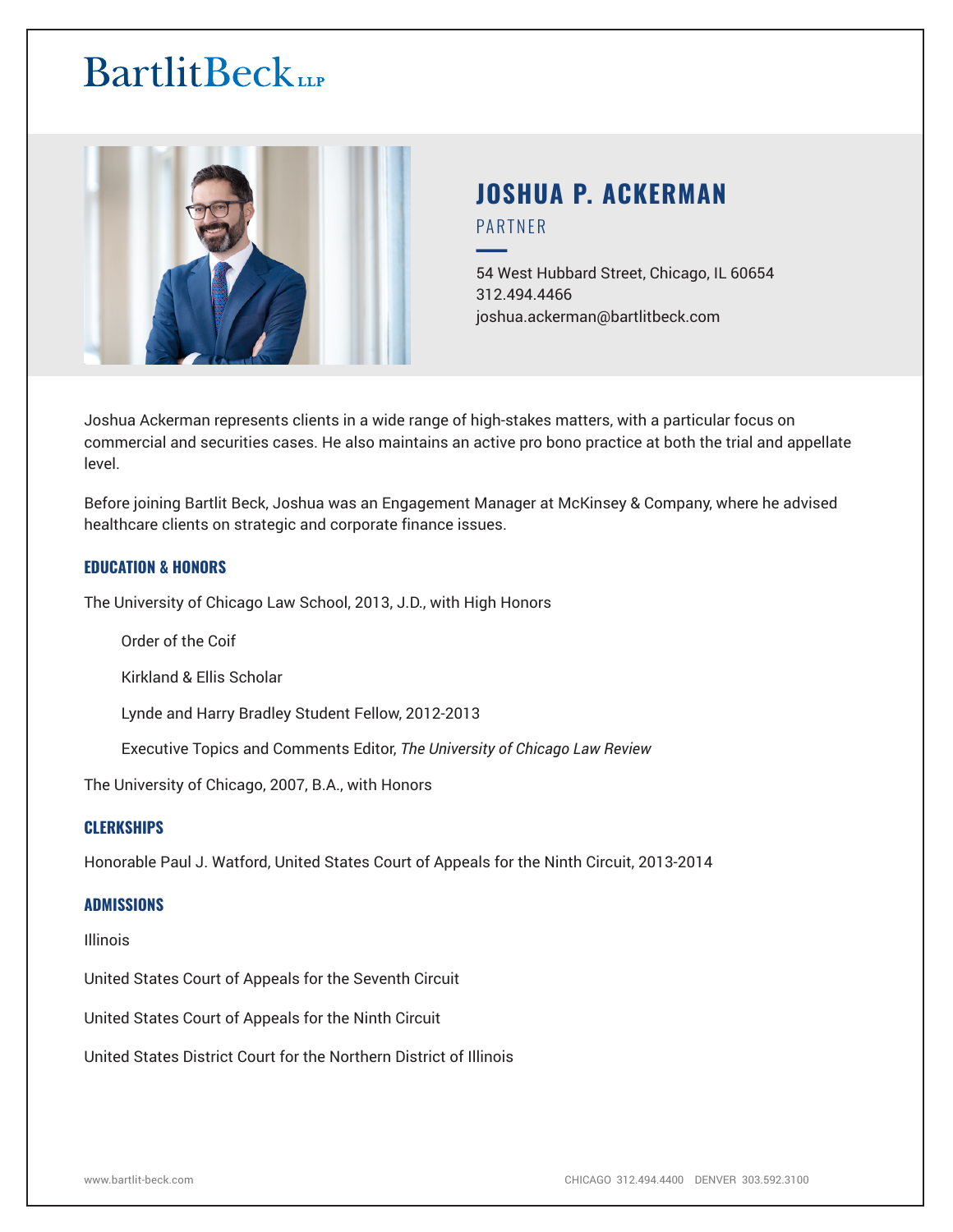JOSHUA P. ACKERMAN

United States District Court for the Western District of Wisconsin

## **CASES TRIED OR OTHERWISE TAKEN TO JUDGMENT**

#### *Mass. Mutual Life Ins. Co. Residential Mortgage-Backed Securities Litigation* (Federal Court, D. Mass.)

Represented MassMutual in its actions under the Massachusetts Uniform Securities Act, against underwriters Credit Suisse and Goldman Sachs, arising from their sales of residential mortgage-backed securities to MassMutual in 2005–2007. Credit Suisse settled after four weeks of trial, taking an additional \$79.5 million charge to earnings because of the settlement payment. Goldman Sachs settled shortly thereafter.

## **CURRENT REPRESENTATIONS**

### *Carling O'Brien v. Emerald Lake Capital Management* (Los Angeles County, Cal.)

Trial counsel for Emerald Lake and other defendants in litigation related to Ms. O'Brien's termination for cause from Emerald Lake. Successfully compelled arbitration of Ms. O'Brien's claims as to the principal defendants and secured stay of the case as to the others.

## *Per- and Polyfluoroalkyl Substances (PFAS) Cases*

National counsel for DuPont on fraudulent-transfer claims related to its transactions with Chemours and Dow. Handling those claims in the aqueous film-forming foam multidistrict litigation in the District of South Carolina as well as federal and state litigation in California, New Hampshire, New Jersey, New York, North Carolina, Ohio, and Vermont.

### *Valmarc Corp. ("Vi3") v. Nike, Inc.* (Federal Court, D. Or.)

Trial counsel for Vi3 in action against Nike for misappropriation of Vi3's trade secrets. The trade secrets relate to Vi3's proprietary anticounterfeiting technology, which Vi3 developed to help brands identify knockoff versions of their products and combat counterfeiters.

### **OTHER REPRESENTATIVE CASES**

### **Pearson Family Foundation v. University of Chicago** (Federal Court, N.D. Okla.)

Representing University of Chicago in dispute arising from a \$100 million grant agreement.

### *Ashton Woods L.L.C. v. USG Corp., et al.* (Federal Court, N.D. Cal.)

Defended the leading U.S. drywall manufacturer against price fixing claims brought by twelve of the nation's largest homebuilders. Secured summary judgment on liability in favor of clients United States Gypsum Company and USG Corp. This decision came after the Court denied summary judgment to multiple co-Defendants. The case against a former distributor subsidiary, L&W Supply, settled shortly before trial.

### *Keller v. Legacy Farmers Cooperative* (Hancock County, OH)

Trial counsel for third-party defendant Bayer CropScience LP in action for indemnification and contribution related to Legacy's alleged misuse of Bayer's neonicotinoid pesticides.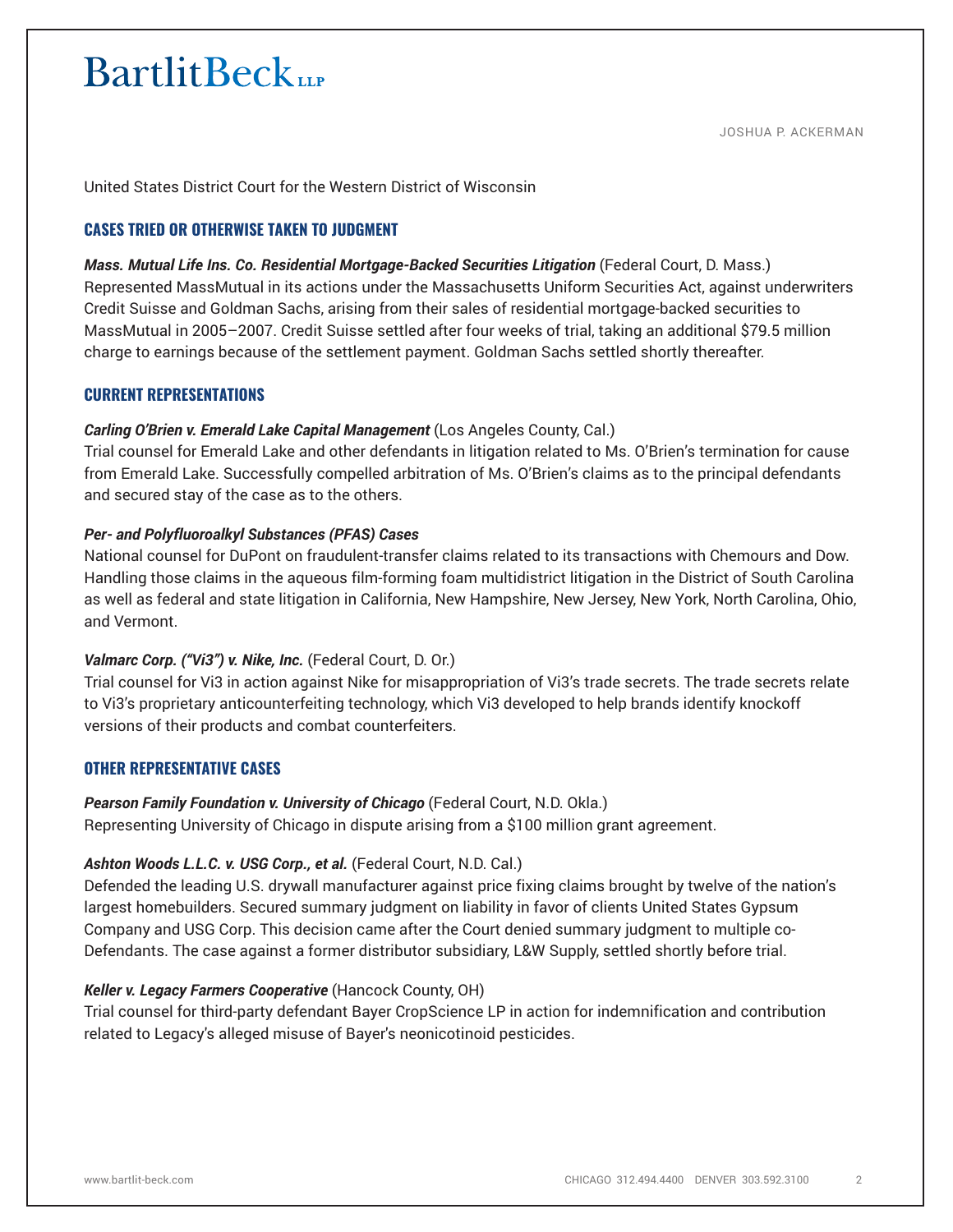#### *Whitford v. Gill* (Federal Court, W.D. Wis.)

Trial counsel for the Wisconsin State Assembly in challenge to the state assembly districts enacted following the 2010 census.

### *Avantor Performance Materials, LLC v. Henson* (Denton County, Tex.)

Trial counsel for life sciences company and chemical supplier Avantor in breach of contract and trade secrets action against former employee. Avantor's claims related to defendant's violation of, among other things, a noncompete provision in his employment agreement. Obtained TRO precluding defendant from working with his new employer in a competitive role.

#### *Okada v. Wynn Resorts, et al.* (Clark County, Nev.)

Trial counsel for Japanese Billionaire Kazuo Okada in claims relating to Wynn Resorts' redemption of billions of dollars in stock owned by Mr. Okada's family business, which was the single largest shareholder in Wynn Resorts. Wynn Resorts claimed the redemption was proper in light of Mr. Okada's allegedly improper dealings with foreign government officials, based on a report issued by former FBI Director Louis Freeh. Mr. Okada hired Bartlit Beck shortly before trial, after years of litigation, to bring a successful result to the claims. After bringing and winning key motions, our team obtained a voluntary dismissal of all claims against Mr. Okada and were instrumental in Mr. Okada's family company obtaining a \$2.64 billion payment from Wynn Resorts.

#### *Cole v. Asurion and T-Mobile* (Federal Court, Ninth Circuit)

Represented Asurion and T-Mobile in objector's appeal from district court's approval of settlement of a consumer class action related to cell phone insurance.

#### *High 5 Games, LLC v. IGT* (Federal Court, N.D. Ill.)

Trial counsel for leading casino-style game developer IGT in breach of contract and trademark dispute with supplier. The dispute involved the parties' respective rights and obligations related to intellectual property created under their game development agreement. Case settled.

#### *ContentGuard Holdings, Inc. v. Amazon.com, Inc. et al.* (Federal Court, E.D. Tex.)

Trial counsel for Amazon.com in a patent infringement suit about Amazon's use of digital rights management technology. Case settled favorably shortly before trial.

#### **PRO BONO REPRESENTATIONS**

#### *Parker v. Ritz et al.* (Federal Court, S.D. Ill.)

Trial counsel for Plaintiff Johnny Parker in section 1983 and *Monell* action stemming from Defendants' deliberate indifference to Mr. Parker's medical needs while he was incarcerated.

### *Mike Iwebuke Ashien v. William P. Barr* (Federal Court, Ninth Circuit)

Lead appellate counsel challenging the denial of Mr. Ashien's petition for asylum, withholding of removal, and relief under the Convention Against Torture. Argued appeal before the Ninth Circuit, which granted Mr. Ashien's petition, holding that the Board of Immigration Appeals' adverse credibility finding was unsupported. Currently representing Mr. Ashien on remand.